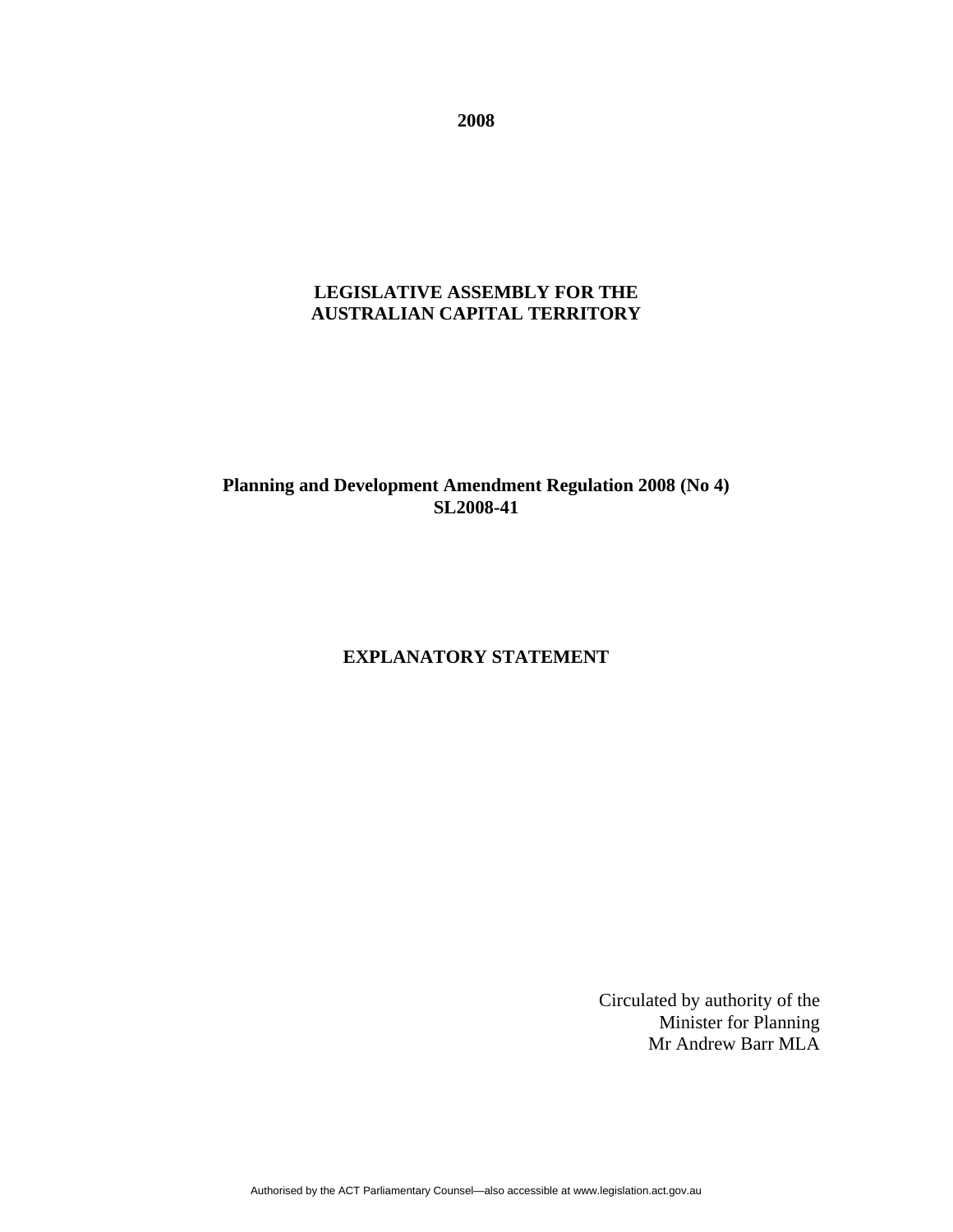### **Planning and Development Amendment Regulation 2008 (No 4)**

### **Overview**

*Application for an extension of time to commence and complete* (refer to clauses 5, 16 and 17) - for extensions to commence and complete development provisions in a lease. The Act is modified and the regulation amended to provide for a reduced fee regime; removal of a maximum extension period; makes provision for hardship; and allows for delays in obtaining statutory approvals to be taken into account.

*Designated Land* (refer to clauses 14 and 15) - the interrelationship of territory land and designation under Commonwealth law is a complex matter. The Territory has exempted effectively all development in a designated area from requiring any territory approvals, requiring only lease variations to be subject to approval processes.

The regulation modifies the Act to apply merit track provisions to the processing of an application of a development proposal for a lease variation in a designated area. The regulation also excludes any reference to the territory plan in determining such applications, as Commonwealth law provides that the territory plan does not apply to designated areas.

*Fences* (refer to clauses 10, 11 and 12) - the regulation provides an exemption from requiring a development application approval for fences up to 2.3 metres in height. Building Act provisions and the *Common Boundaries Act 1981* provisions still apply. The 2.3 metres is intended to allow fences with standard length panels or palings of 2.1 metres to be constructed while allowing 200mm variance to accommodate for any fall in the land. There is also a 200mm allowance for capping (knobs etc) to fence posts.

*Further Rural Leases* (refer to clause 15) - the regulation modifies the Act to allow a further grant of a rural lease to be made where an undertaking to pay rent and/or payment instalments is made. This restores practice prior to the commencement of the new Act.

*Concessional Leases* (refer to clauses 8 and 9) - the regulation removes any doubt that leases granted under the *City Area Leases Act 1936* (CALA) are not concessional leases as defined in the Act. However, such leases that were subject to either a dealing restriction under the terms of lease or by the operation of CALA, are not covered by this provision, and therefore their concessional lease status will have to be determined in accordance with the Act.

*Transitional arrangements for leases applied for before 31 March 2008*(refer to clause 18) - the regulation simplifies the transitional arrangements by modifying the Act. The regulation does this by modifying the Act so that the repealed Act applies to any application for a lease made before 31 March 2008 irrespective of when the decision on the application is made. This is the default arrangement, however the applicant can elect to have the new Act apply to the application. This arrangement applies for the life of the modification (31 March 2010). The former six month cut off period for transitional arrangements is also removed.

*Minor technical corrections* (refer to clauses 14, 15, 16, 17, 18) - the regulation also introduces a number of minor technical changes to clarify certain provisions or ensure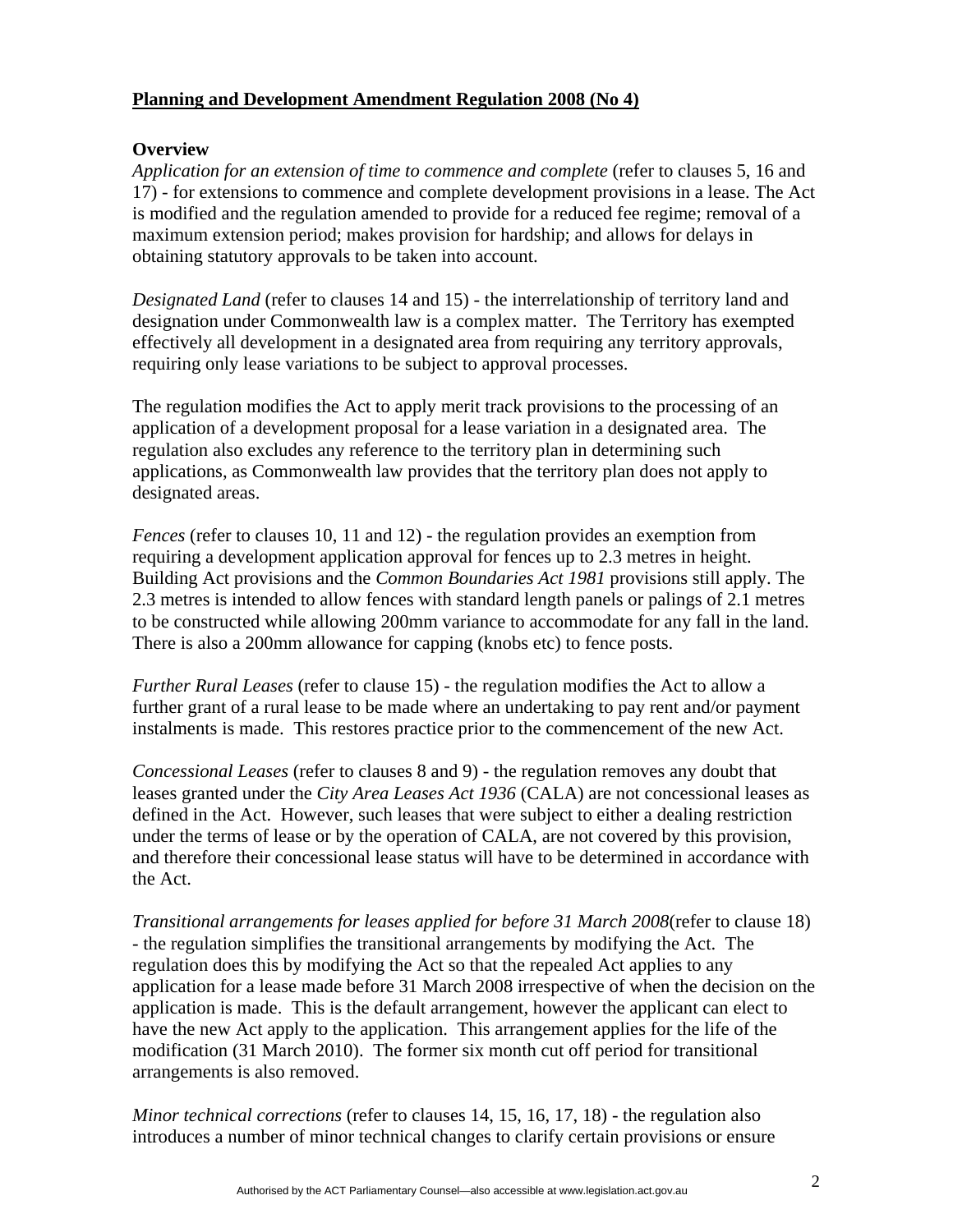consistency. For example, the modification of s114 of the Act to ensure consistency in the use of development tables and the application of s123 of the Act on impact matters.

*Act modifications* - made under section 429 expire on 31 March 2010 as a result of the operation of section 431 of the Act.

### **Clause Notes**

**Clauses 1 – Name of Regulation** –states the name of the regulation, which is the *Planning and Development Regulation 2008 (No 4)*.

**Clause 2 – Commencement** –states that the regulation commences the day after its notification.

**Clause 3 – Legislation amended** – states that the regulation amends the *Planning and Development Regulation 2008*.

**Clause 4 – New division 5.7.1 heading** – creates a new division under *Part 5.7 Transfer or assignment of leases subject to building and development provision*. The new division provides for the transfer or assignment of a lease subject to building and development provisions. The provisions within the new division are unchanged.

Previously provisions now in new division 5.7.1, that is section 200  $\&$  201, were located within Part 5.7. Other provisions that were in Part 5.7 are now located within new division *5.7.2 Applications for extension of time commence and complete required works*. Clause 5 relates to this.

**Clause 5 – Sections 202 and 203 –** inserts a new division *5.7.2 Applications for extension of time to commence or complete required works*, and amends existing section 202 and 203 and inserts new sections 204 - 207.

**New division 5.7.2** – creates a division that deals specifically with applications for an extension of time to commence and complete required works.

**New section 202** – defines for the division *period of extension* as either the period sought in the application for extension, or if there has been 1 or more extensions of time sought (other than an extension of time under section 205, 206 or 207), the combined total of all extensions of time approved.

The provision also provides that an application for an extension of time that seeks an extension for 2 or more building and development provisions in a lease, that the period of extension, for the application, is the longest of the periods sought. For instance a typical single residential house lease has 2 building and development provisions, 1 for commencement and 1 for completion. Therefore an applicant (the lessee) may apply for an extension of time to commence the required works, say for 12 months, and also an extension of time to complete the required works, say 24 months. The provision provides that the longest period, that is 24 months, would be used in determining the period of extension sought.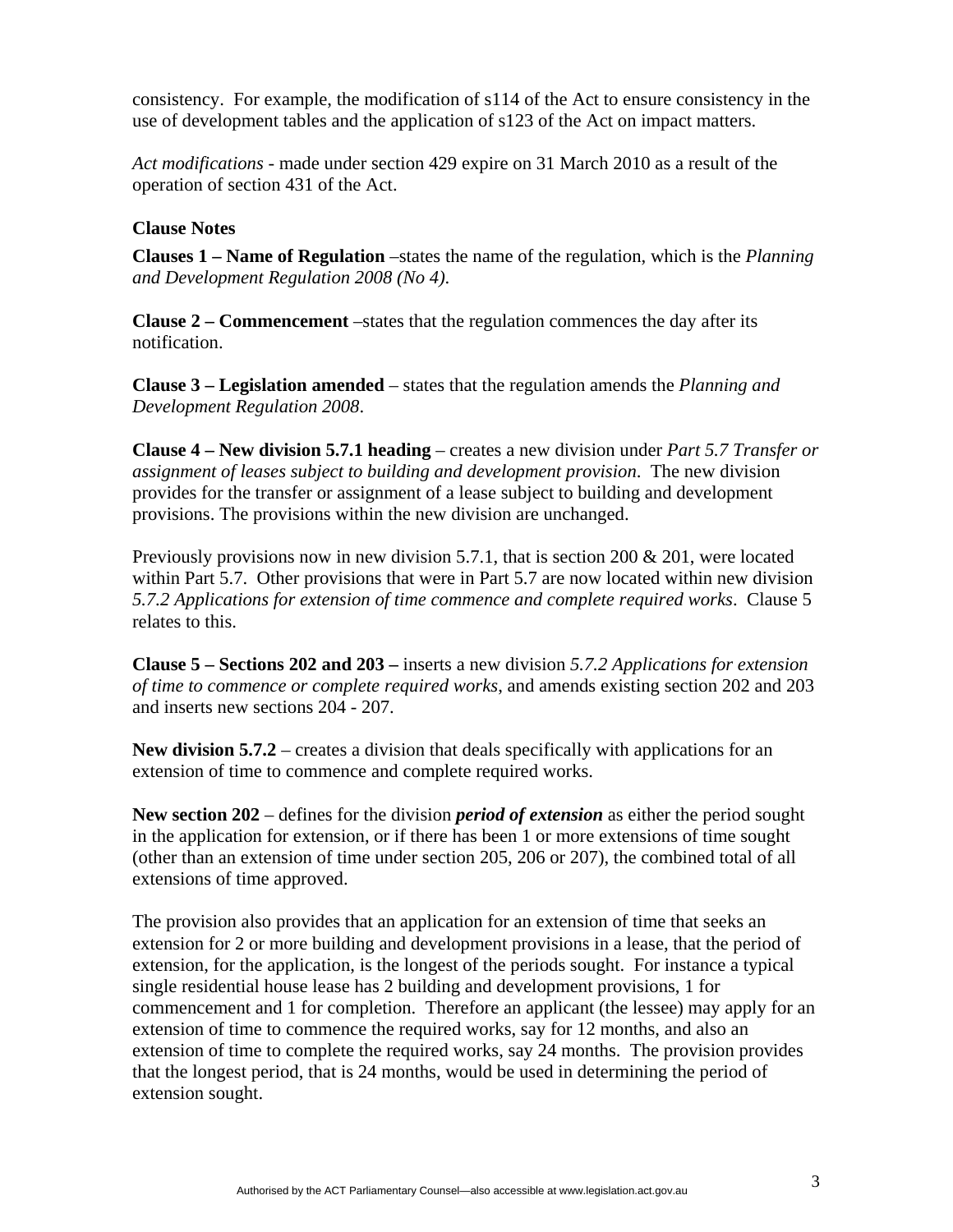The period of extension is applied when working out, under section 298A of the Act and new sections 203 and 204 of the regulation, the required fee for an application for an extension of time to commence or complete building and development.

**New section 203** – specifies the general rules for an application for an extension of time under s298A (5), def *A*, par (b) of the *Planning and Development Act 2007*. Section 298A provides the method for working out the fee for an application for an extension of time to commence or complete building and development provisions. Section 298A (5) def *A*, par (b) provides that a lower figure (for use in working out the amount of the required fee) may be prescribed by regulation for *A*, otherwise the figure for *A* is 5 (s298A (5) def *A*, pa (a)).

The provision applies to all lease types other than those leases to which section 204, section 205, section 206 or section 207 would apply.

**New section 204** – provides for an application for an extension of time in relation to a single dwelling house lease or a lease granted to a community organisation for community use where the planning and land authority is satisfied that hardship reasons apply and that the extension is necessary because of the hardship reason. The provision does not apply if section 205 or 206 applies.

New section 204 (4) defines *hardship* by reference to sections 298 (2) (b) (i), (ii) or (iii) of the Act. In summary hardship reasons, for an individual include personal reasons, financial reasons or an unforeseen major event outside of the lessee's control. In any other case (e.g. corporation or association) hardship reasons include financial reasons or an unforeseen major event outside of the lessee's control.

However, this section does not apply to an application in relation to a single dwelling house if the lessee is the lessee of another lease and has applied for or been granted an extension of time to commence or complete required works for that lease.

Section 298A of the Act provides the method for working out the fee for an application for an extension of time to commence or complete building and development provisions. Section 298A (5) def *A*, par (b) provides that a lower figure (for use in working out the amount of the required fee) may be prescribed by regulation for *A*, otherwise the figure for *A* is 5 (s298A (5) def *A*, pa (a)). The provision prescribes figures for *A* where the planning and land authority is satisfied that hardship reasons apply and that the extension is necessary because of the hardship reason. The maximum figure for *A*, under new section 204, is 4 (refer to Table 203 column 1 item 4 - column 3 figure 4).

**New section 205** – provides for an application for an extension of time in relation to a lease where the planning and land authority is satisfied that an external reason applies and that the extension is necessary because of the external reason.

The provision defines *external reason* as when a lessee is unable to commence or complete required works because road or traffic infrastructure, is not complete; or because sewerage, electricity, water or gas service, to be provided by the Territory, is not installed or connected; or because there is a delay in obtaining statutory approvals, other than that wholly or partly caused by the lessee or a decision to refuse, or impose a condition on a required statutory approval.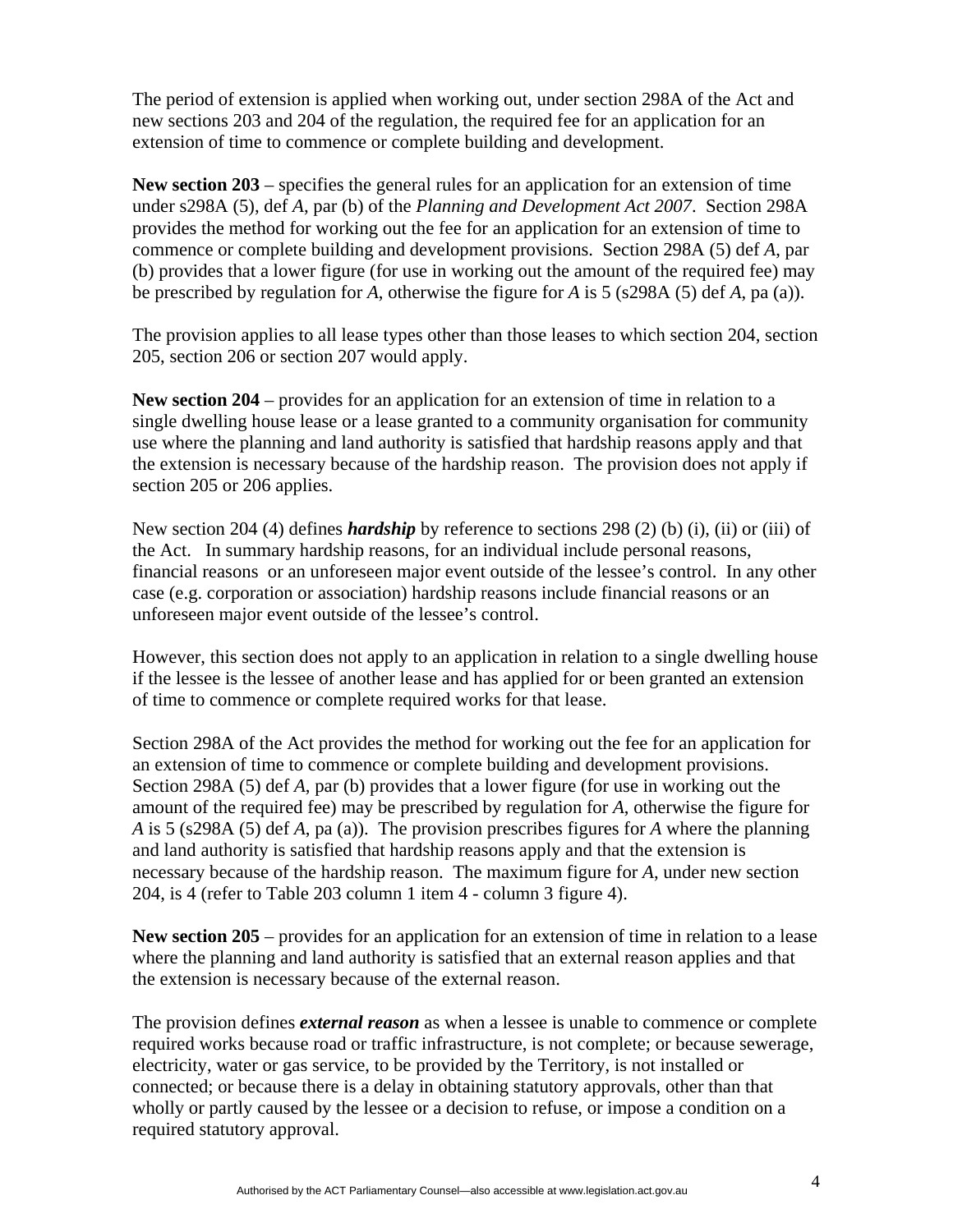Section 298A of the Act provides the method for working out the fee for an application for an extension of time to commence or complete building and development provisions. Section 298A (5) def *A*, par (b) provides that a lower figure (for use in working out the amount of the required fee) may be prescribed by regulation for *A*, otherwise the figure for *A* is 5 (s298A (5) def *A*, pa (a)). New section 205 prescribes figures for *A* where the planning and land authority is satisfied those external reasons apply and that the extension is necessary because of the external reason. For these applications the figure for *A* is always zero (refer subsection 205 (2)).

**New section 206** – provides for an application for an extension of time where the lease has been transferred or assigned in special circumstances and before the end of the period allowed under the building and development provisions. The extension, if granted, is considered to have commenced on the day or after the day of the transfer or assignment. The extension cannot be for a period longer than that allowed under the original lease.

Special circumstances, specified in subsection 206 (3) include:

- where the lessee has died; or
- the transfer or assignment is made under a Family Court Order; or
- an order of another court having jurisdiction under the *Family Law Act 1975 (Cwlth)*, an order under the *Domestic Relationships Act 1994*, div 3.2; or
- as a result of bankruptcy or insolvency, or where an authorised deposit taking institution or a finance company has exercised a power under the *Land Titles Act 1925*, section 94 as a result of default in payment of the mortgage. Section 94 provides that a mortgagee or encumbrancee may sell all the interest of the mortgagor or encumbrancer if required payments are in default for a period specified in the notice. Breach of mortgage covenants other than default in payment do not constitute a special circumstance.

Section 298A of the Act provides the method for working out the fee for an application for an extension of time to commence or complete building and development provisions. Section 298A (5) def *A*, par (b) provides that a lower figure (for use in working out the amount of the required fee) may be prescribed by regulation for *A*, otherwise the figure for *A* is 5 (s298A (5) def *A*, pa (a)). For applications under new section 206 the figure for *A* is always zero (refer subsection 206 (2)).

**New section 207** – applies to an application for an extension of time in relation to a lease granted before 31 March 2008 is the planning and land authority is satisfied that the time provided to commence or complete required works was not sufficient at the time of grant.

The provision specifies that the application for an extension of time to commence must not be for more than 1 year after the end of the period allowed under the original lease. This means, for example, that if the period allowed to commence expired on 2 April 2008 that the extension of time to commence can only be for a period up until 2 April 2009.

An application for an extension of time to complete must not be for more than 2 years after the end of the period allowed for in the original lease. This means, for example, that if the period allowed to complete expires on 2 April 2009 that the extension of time to complete can only be for a period up until 2 April 2011.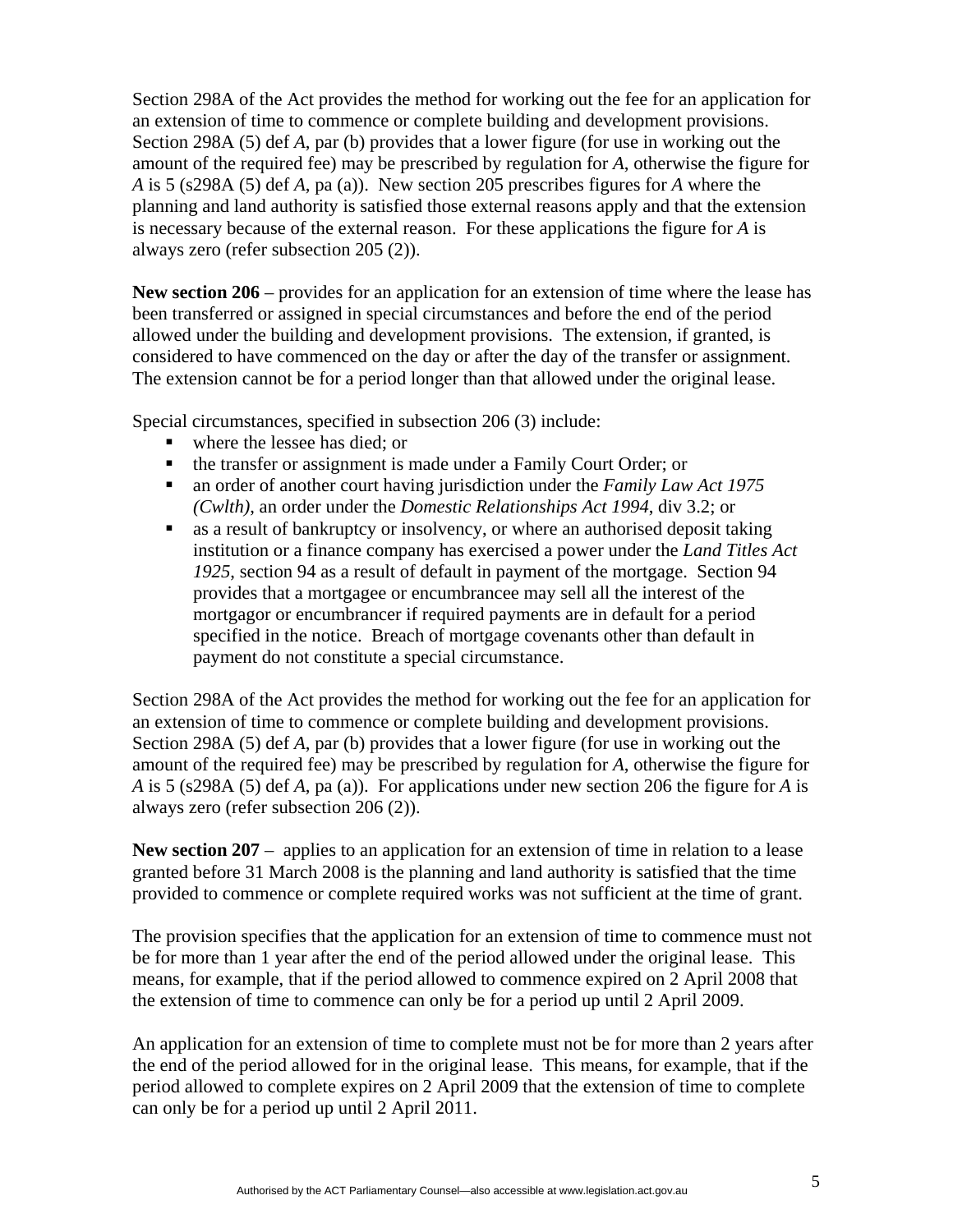Note that under section 456A of the Act, applications for an extension of time covering periods prior to commencement of the Act on 31 March 2008 must be dealt with under the provisions of the repealed Act.

**Clause 6 – New section 210 (1) (c) – inserts a new subsection to include an additional** lease type for the section. The additional lease type is a lease terminated for a breach of a building and development provision. New section 210 (1) (c) together with new section 211 (1) (c), inserted by clause 7, permit compensation to be paid for termination of leases of this type and other leases already identified. The amount of compensation is specified in existing subsection 210 (2) and 210 (3).

**Clause 7 – New section 211 (1) (c) -** inserts a new subsection to include an additional lease type for the section. The additional lease type is a lease that has been terminated, for a breach of a building and development provision. Otherwise the provision is unchanged. New section 211 (1) (c) permits the planning and land authority to pay compensation (of an amount set out in existing subsections 210 (2) and 210 (3).

**Clause 8 – New section 240 (e) – existing section 240 (under section 235 (1) of the Act)** lists lease types that are deemed to **not** be *concessional leases* for the purposes of the Act. New section 240 (e) adds to this list. Under section 240 (e) leases granted before 1 January 1971 under the *City Area Leases Act 1936* are deemed to **not** be concessional unless:

- when the lease was granted it was subject to a restriction in dealing under the terms of the lease; or
- operation of *City Area Leases Act 1936; or immediately prior to the repeal of the City Area Leases Act 1936,* the lease was subject to a restriction in dealing in the lease.

**Clause 9 – Section 240, examples for par (c)** – relocates examples currently located under subsection (240 (d) to subsection 240 (c) as the examples are only applicable to that subsection.

**Clause 10 – Schedule 1, section 1.51 (1)** – substitutes existing schedule 1, part 1.3, section 1.51 (1). The provision defines *excluded criteria* for the section as those that, if applied, would unintentionally affect the function and application other exemptions (Clause 10 and clause 11 refer to this). For example, section 1.50 (1) (a) (ii) provides that a structure, to which the section applies, must not be higher than 1.85m above natural ground level. Therefore, if s1.50 was applied an exemption provided for under new section 1.52 (2) (a) (ii), for instance, would be of no effect as it provides for a height of 2.3m. The provision rectifies this anomaly by excluding application of s1.50 to s1.51.

The provision defines a *fence* and a *wall* for the section. Previously the provision only provided a definition of a fence however proceeding subsections use the term wall.

**Clause 11 – Schedule 1, section 1.51 (2) (a) (ii)** – substitutes existing schedule 1, section 1.51 (2) (a) (ii) with a new section to specify that the height of a fence or wall must be no higher than 2.3m above natural ground level, and that the support structure of the fence or wall be no higher than 2.5m above natural ground level. Natural ground level is defined, in the volume 2 of the territory plan, as the ground level at the date of the grant of the lease of the block.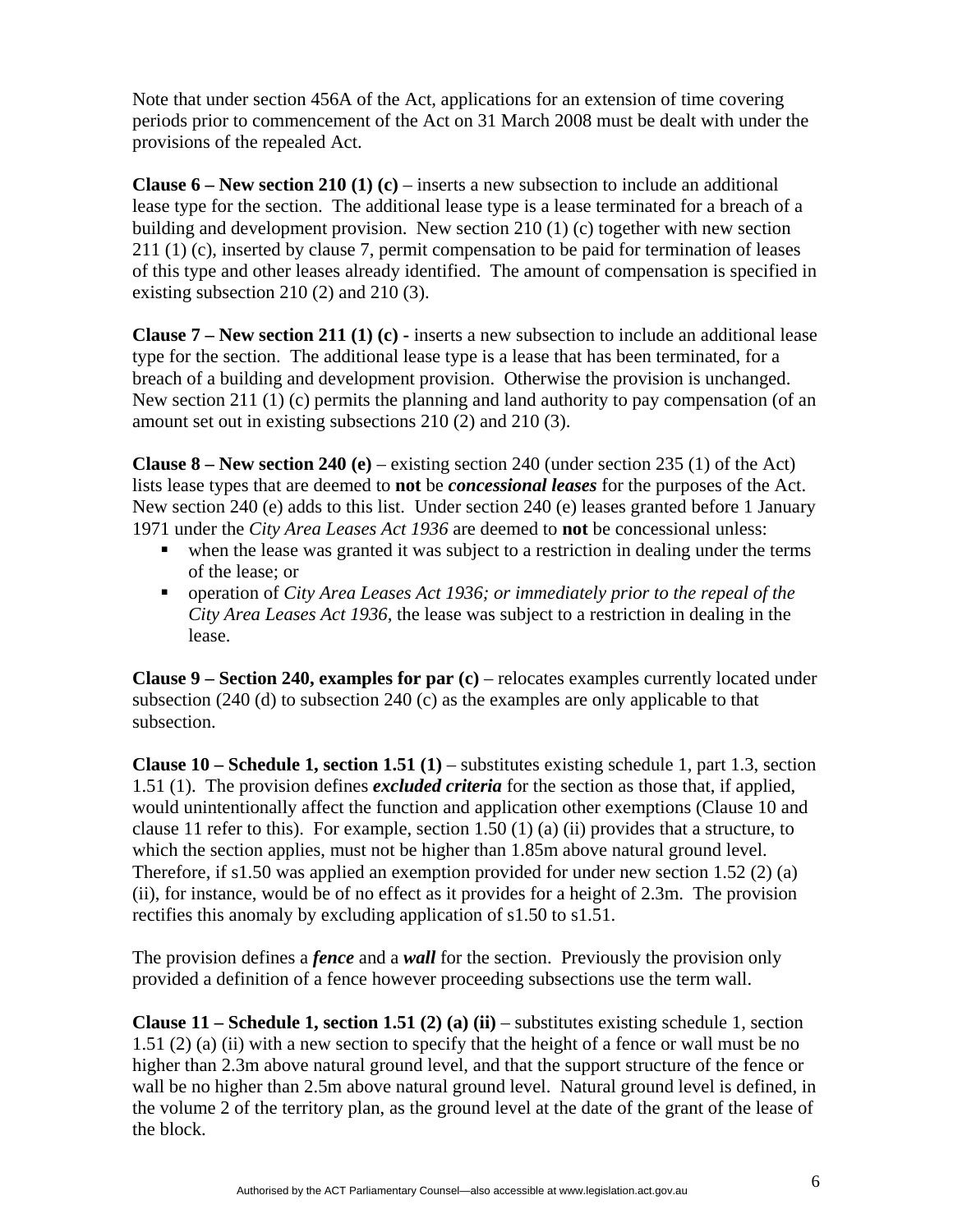The increase in height, from 1.85m to 2.3m, is to cater for standard modular fence sizes up to 2.1m nominal height, including the following for example: Metal fence panels generally range in size up to 2.1m high, as 2.1m is a standard length of many building products including corrugated metal sheeting for fencing. However, to protect the sharp edges of metal sheeting used as fencing, a top and bottom capping strip is usually installed over the top end of the sheet and under the bottom end of the sheet.

To avoid compromising metal fencing product warranties, some products must be kept out of contact with the ground. The 2.3m increased fence height therefore allows for a 2.1m high panel, plus an extra 200mm for the thickness of the top and bottom capping strips, and a gap between the ground and the bottom of the panel. The 200mm extra will also allow for panels to be installed horizontally over sloping ground, such as where one of the panel is close to the ground but as the ground slopes away beneath parts the panel, those parts become higher above the ground. The 200mm extra will similarly cater for undulating or rough ground. The following diagram is an example of this:



The provision also allows the support structure for relevant fences or walls to no higher than 2.5m above natural ground level. That is intended to allow posts or columns to project above wall or fence panels for decorative effect. It will also allow column or post caps, including decorative spherical knob-type column or post caps to project above the fence or wall panels.

The amendment will also cater for a popular standard decorative fencing product that provides for a 1.8m high solid metal fence sheet with an integral 300mm high open lattice panel above the sheet, including capping strips etc. The following diagram is an example of the product mentioned:



**Clause 12 – Schedule 1, section 1.51 (2) (d), except the notes -** specifies that an exemption, provided for by the section, must comply with general exemption criteria,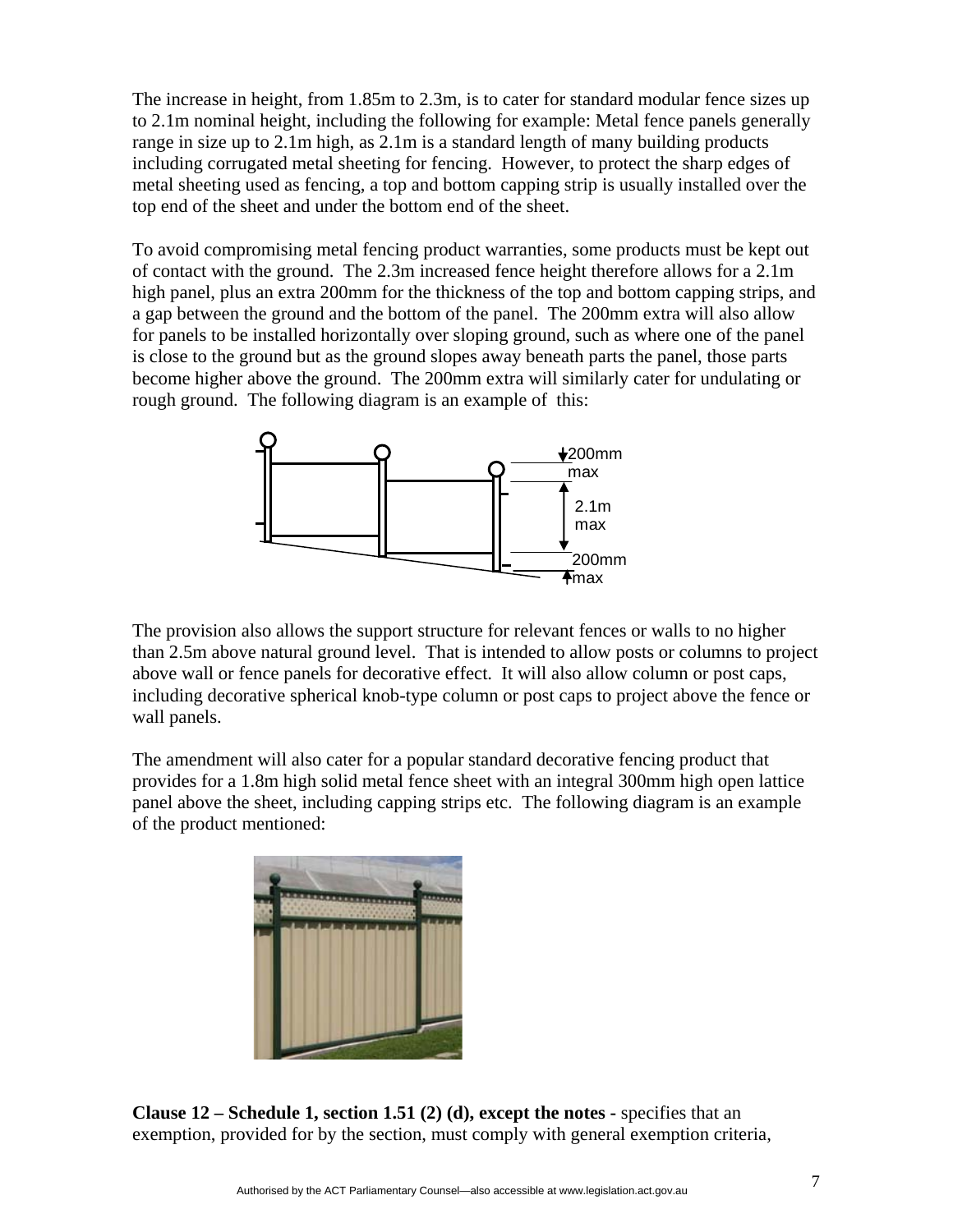specified in part 1.2, and only s1.41 in part 1.3.2. This is because all other exemptions, other than s1.41, in part 1.3.2 are not applicable to the exemption provided for at s1.51. For example, section 1.50 (1) (a) (ii) provides that a structure, to which the section applies, must not be higher than 1.85m above natural ground level. Therefore, if s1.50 was applied an exemption provided for under new section  $1.52$  (2) (a) (ii), for instance, would be of no effect as it provides for a height of 2.3m. The provision rectifies this anomaly by excluding application of s1.50 to s1.51.

**Clause 13 – Schedule 20, new modification 20.1 heading** – substitutes a new heading to include new section 429G.

**Clause 14 - New sections 429AA and 429G** – inserts before s429A a new section 429AA and new section 429AB.

**New section 429AA – Modification-s 114 (Application of assessment tracks to development proposals) -** provides that subsection 114 (2) of the Act should be read as if it was omitted and substituted with a new subsection 114 (2). New subsection 114 (2) provides that a development application for a development proposal must be assessed in the assessment track determined by the Act development table. The provision also inserts a new subsection (3) and states that the section is subject to section 123 of the Act.

This amendment ensures consistency in the Act, through reference to s123. Section 123 requires a development application to be assessed be in the impact track in the specified circumstances. Therefore the development tables are not the sole determinant of the required assessment track. The amendment makes this clear.

**New section 429AB – Modification-div 7.2.5 (Development proposals not in development table and not exempted)** – provides that div 7.2.5, of the Act, should be read as if new section 131A were inserted. New section 131A determines how a development application for approval of a lease variation in a designated area must be assessed and dealt with under the Act.

**New section 131A – Development proposal for lease variation in designated area** states that the section applies if the development application is for a development proposal that is a lease variation for a lease in a designated area.

*Designated area* is defined in the *Planning and Development Act 2007*, dictionary: the *Australian Capital Territory (Planning and Land Management) Act 1988* (Cwlth). Section 10 of PALM Act provides for the identification of *designated area* in the National Capital Plan. Subsection 10 (1) states that "…the [National Capital} Plan may specify areas of land that have the special characteristics of the National Capital to be designated areas".

New section 131A provides that section 50 of the Act and the territory plan do not apply to a development application that relates to designated land. This recognises the fact that under the PALM Act the territory plan cannot apply to designated areas (refer to section 25  $(1)$  (b) and section 25 (6) of the PALM Act).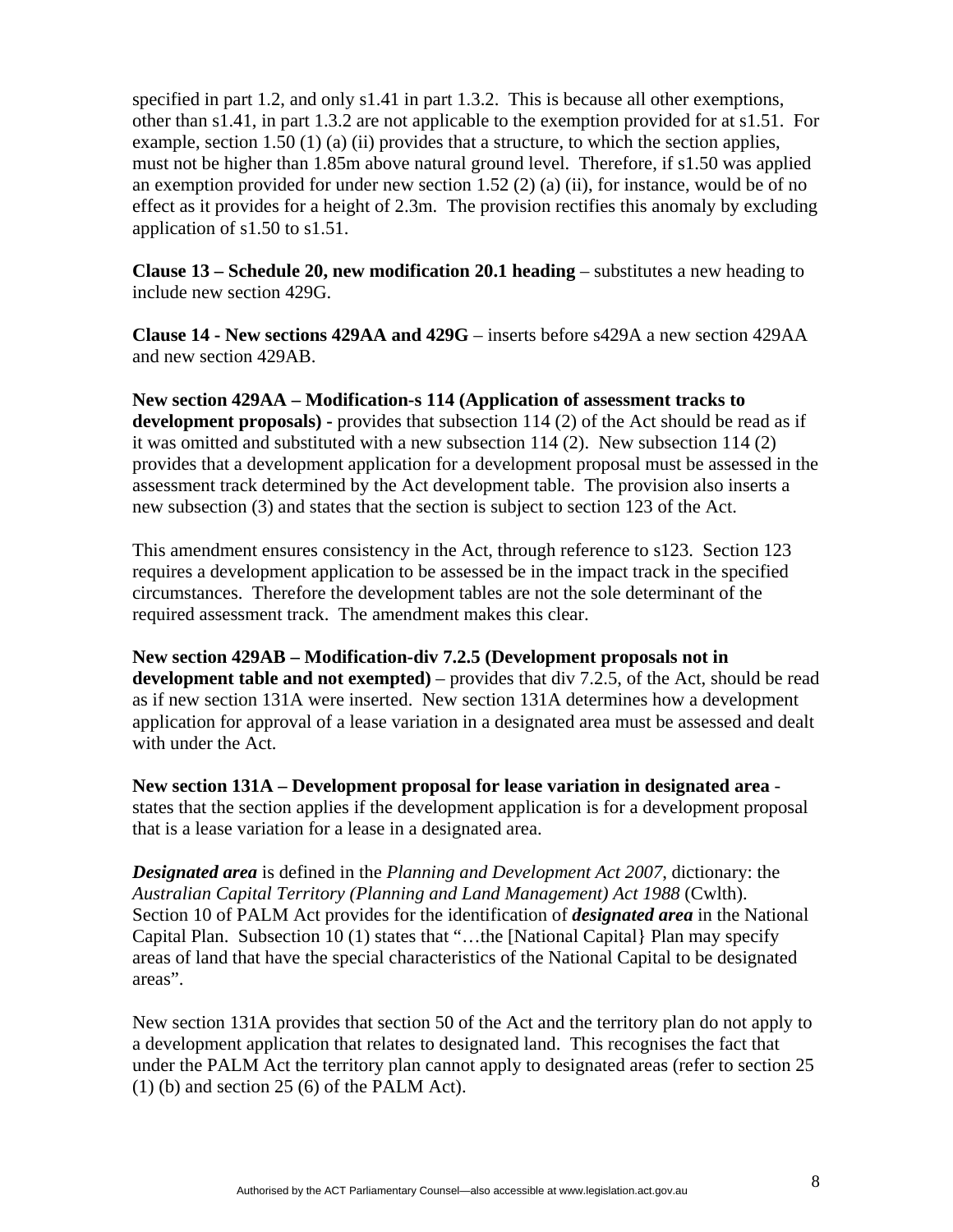The provision further provides that the development application must be dealt with under provisions of the Act (other than any territory-plan related provisions) that apply to the merit track unless under section 123 (b), (c), (d) or (e) of the Act the impact track applies.

The provision also defines *territory plan-related provision* as a provision as provisions of the Act that applies a relevant development table, code, rules or criteria, objects for a zone, statement of strategic directions, or anything else in the territory plan.

This means, for example that sections 50, 112 (2) (b), 119 (1) (a), 119 (2) (b), 120 (a), 121 (2), 123 (a), 128 (1) (b) (i), 128 (2) (b), 129 (a), 129 (b), 132, 139 (2) (e) and 139 (2) (f) (i) are territory plan-related provisions and as such would not be used in the processing of a development application for a lease variation in a designated area. These examples noted here are not exhaustive.

The clause modifies the Act and inserts a new section 131A through a transitional regulation making power under section 429 of the *Planning and Development Act 2007*. Act modifications under section 429 expire on 31 March 2010 as a result of the operation of section 431 of the Act.

**Clause 15 – Schedule 20, modification 20.1, new sections 429EA to 429ED** – inserts after existing section 429E new section 429 EA – 429ED.

**New section 429EA – modifications-s 246 (Payment for leases)** –amends existing section 246 (2) (c) & (d) by omitting those sections and replacing them with a new section 246 (2) (d). This effectively omits reference to "further rural leases" and "rural leases granted on payment of an amount under s280". These references are redundant because of the operation of s254 and s280.

**New section 429EB – Modification-s 254 (Grant of further leases)** – amends existing section 254 of the Act to provide for rural leases that are rental leases. New subsection 254 (1) (e) provides that the section applies if the amount determined under section 280 of the Act for a rental rural lease has been paid or for a rural lease, that is not a rental lease, that any amounts, determined under section 280, allowed to be paid by instalments has been paid.

**New section 429EC – Modification-s 255 (Grant of further lease includes authorised use**) - amends section 255 of the Act to insert new subsection 255 (3A) which provides that a further lease may include provisions that are different to those in the original lease. This is a 'to remove any doubt' provision. However, the further lease must retain all existing authorisations of use of the land under the lease as required by section 255 (2).

The provision includes an example that suggests that a restriction on the number of dwellings permitted on the lease may be included in the further lease where no restriction had been in the original lease. The example provided is not exhaustive and may extend, but does not limit the provision.

**New section 429ED – Modification-s 280 (Determination of amount payable for further leases-rural land)** – amends section 280 of the Act so that the section reflects the amendments made under new section 429EA and 429EB; and provides that the amount payable for a further rural lease may be paid in instalments.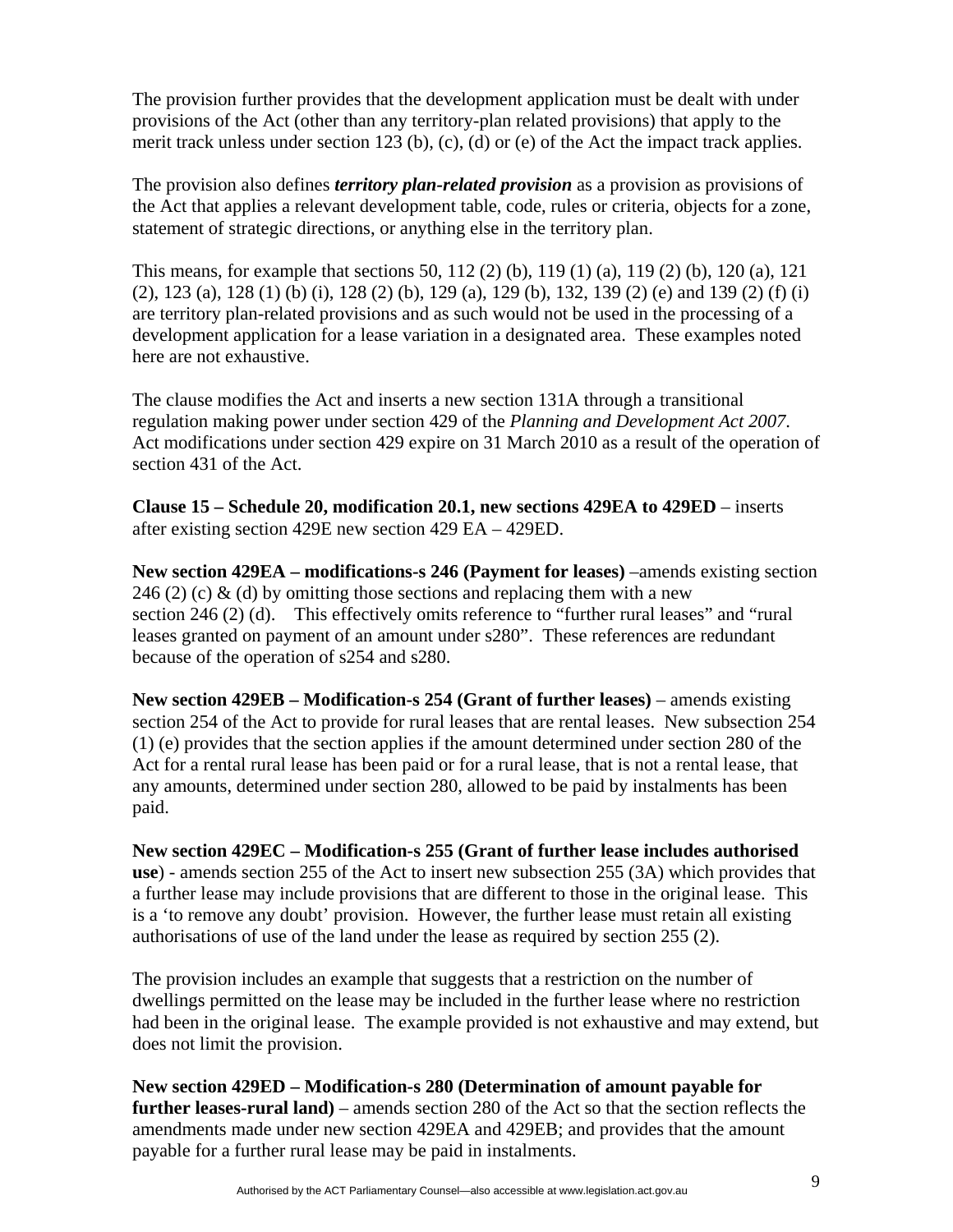The clause modifies the Act through a transitional regulation making power under section 429 of the *Planning and Development Act 2007*. Act modifications under section 429 expire on 31 March 2010 as a result of the operation of section 431 of the Act.

**Clause 16 – Schedule 20, modification 20.1, section 429F** – inserts a new section 429F (1) which provides that section 298A (of the *Planning and Development Act 2007*) should be read as if subsection 298A (4) were omitted. Section 298A (4) if not omitted would conflict with the intended operation of new section 203 and new section 204 of the regulation.

The clause modifies, through a transitional regulation making power under section 429 of the *Planning and Development Act 2007*, section 298A of the *Planning and Development Act 2007*. Act modifications under section 429 expire on 31 March 2010 as a result of the operation of section 431 of the Act.

**Clause 17 - Schedule 20, modification 20.1, new section 429G** – inserts a new subsection 429G which provides that section 298A (of the *Planning and Development Act 2007*) should be read as if subsection 298B (5) and (6) were omitted. This means that there is no upper limit on the number of extensions that can be granted provided the required fee is paid. This change reflects the amendment of the regulation at clause 5. The provision is otherwise unchanged.

The clause modifies, through a transitional regulation making power under section 429 of the *Planning and Development Act 2007*, section 298B of the *Planning and Development Act 2007*. Act modifications under section 429 expire on 31 March 2010 as a result of the operation of section 431 of the Act.

**Clause 18 - Schedule 20, new modification 20.6A** - substitutes existing section 458 and deletes existing section 459. New section 458 provides for where an applicant (potential lessee) has applied for a grant of a lease under the repealed Act, section 161 (granting of leases), or section 163 (Leases to community organisations) or section 164 (Special leases), and the lease is not granted before commencement day i.e. 31 March 2008. In this case the lease may be granted either under the repealed Act or if agreed to by the applicant, the Act.

Importantly this modification applies irrespective of when the application was 'decided'. The existing sections 458 and 459 determines the relevant transitional arrangements by reference to the date of the decision on the application. This approach is simplified so the transitional arrangements are determined soley by the date of application.

This means that a lease applied for but not granted before 31 March 2008 may be granted under the *Land (Planning and Environment) Act 1991* (repealed) or the *Planning and Development Act 2007*. The potential lessee (the person) must agree in writing to a lease being granted under this Act if that person applied for the grant before 31 March 2008.

Subsection 458 (3) provides that the lease may be registered under the *Land Titles Act 1925*, as if the repealed Act had not been repealed, and is taken to have been granted under this Act.